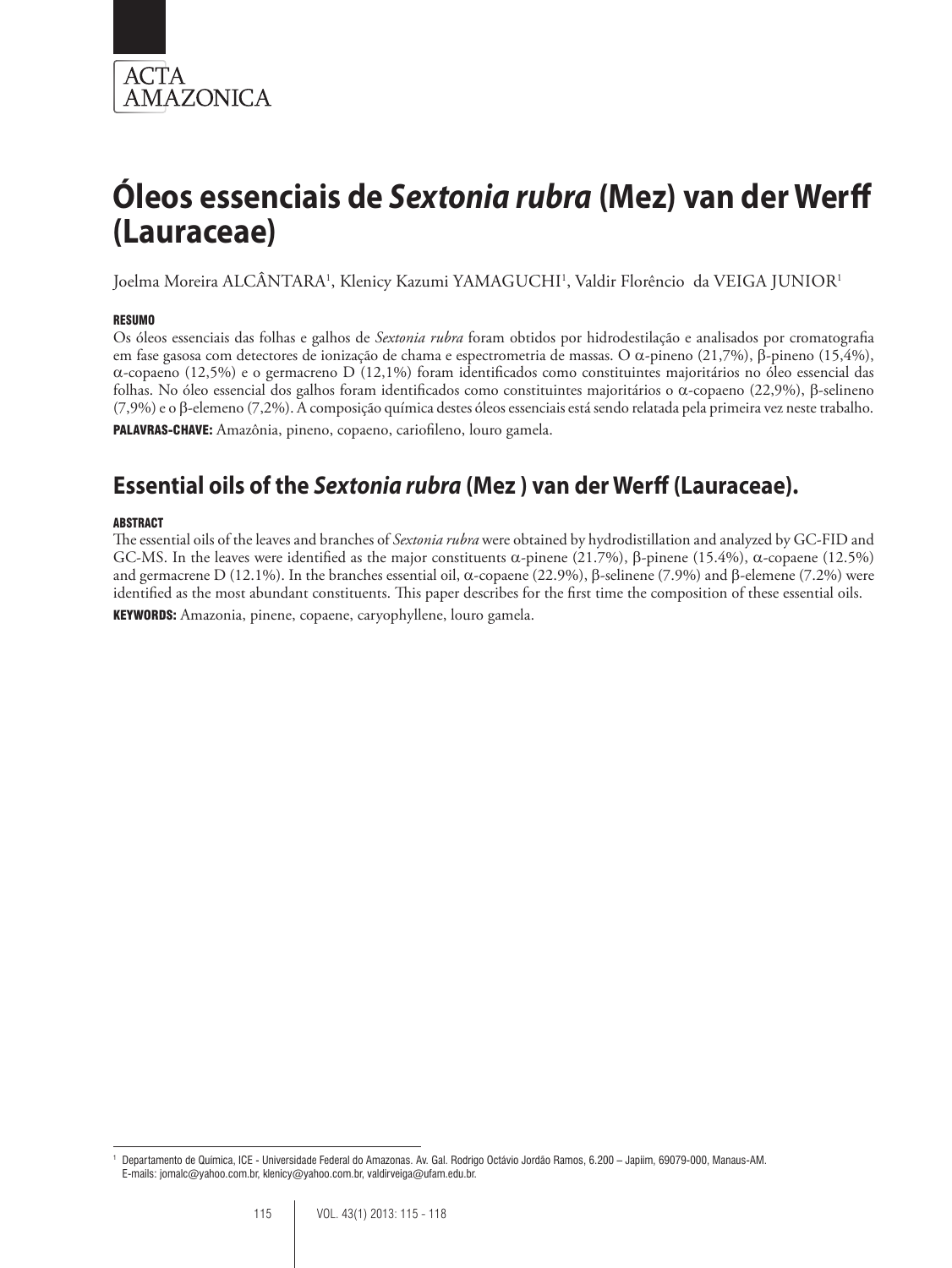The Lauraceae is a pantropical family, with few representatives in temperate regions, about 52 genus and 2,000-3,000 species, trees typically (Cronquist 1981; Burger and van der Werff 1990; Chanderbali *et al*. 2001).

**ACTA** 

**AMAZONICA** 

Lauraceae trees are essential oil rich species, some of them with great importance in worldwide perfumes and cosmetics industries, as *Aniba rosaeodora*, *Aniba canelilla, Cinnamomum camphora and Cinnamomum zeylanicum* (Gottlieb & Magalhães 1960; Morais *et al*. 1972).

*Sextonia* genus has only two species: *S. rubra* (found in the northern states of Brazil) and *S. pubescens* (endemic only in Peru). This genus is dedicated to the late A.J.G.H. Kostermans, an eminent specialist of Lauraceae. The translation of this name in English is sexton, upon which the name *Sextonia* is based (van der Werff 1997). This genus is easily recognized by having clustered leaves and flowers with unequal tepals, characters already mentioned by Rohwer (1993). Large trees, to 45 m tall, alternate leaves, clustered near the tips of the branches (van der Werff 1997). *Sextonia rubra* was first identified as *Ocotea rubra* Mez and subsequently classified as *Nectandra rubra* (Mez) CK Allen. The name of currently accepted by botanical community was identified by Henk van der Werff. *Sextonia rubra* (Mez) van der Werff is popularly known in the Amazon region as *louro gamela*, *gamela* and *louro vermelho*. It is a hermaphroditic species with geographic distribution in the Guyana highlands and the Amazon (van der Werff 1997).

Lauraceae essential oils have been systematically studied in the search of new aromas and the huge Amazonian biodiversity is considered one of the most interesting hot spots to find new benchmarks to new perfumes and cosmetics. The key place to search is obviously those species never studied before or poorly chemically analyzed, especially to their essential oils. *Sextonia rubra* is one of these species. It already has a considerable economic value by the widely used on wood industry. This interest may lead to its extinction, even before it has a complete chemical and pharmacological study.

Branches and leaves are the plant parts where the sustainability takes place when extractivism based development is not oriented to fruits, flowers or naturally exsudated resins. Those plant parts can be seasonally obtained by pruning the trees, turning the extraction not aggressive to the environment. Especially to the species already explored to the logging industry, branches and leaves have no interest; they are actually a environmental problem. So, their use tends to be really welcome.

This report presents the chemical composition of the essential oils obtained from fresh leaves and branches of *Sextonia rubra*.

The plant material was collected in March, 2008 at the Ducke Reserve, from the Instituto Nacional de Pesquisas da Amazônia (INPA), Manaus, Brazil, was identified in the Ducke Reserve Flora Project from INPA herbarium, where a voucher specimen is deposited (Ribeiro *et al*. 1999). Leaves and branches was chopped and submitted to hydrodistillation (4 h) by using a modified Clevenger-type apparatus and the distilled oils were collected and analyzed using a previously reported methodology (Alcântara *et al*. 2010a).

Essential oils from leaves and branches from *S. rubra* yielded 0.14% and 0.01%, respectively. The whole chemical composition is presented at Table 1, with about 95% of the content identified by using retention indexes on gas chromatography and mass spectra comparison with literature, electronic database and patterns (b-caryophyllene).

The chemical analysis of leaf oil showed that the major classes of constituents were monoterpene hydrocarbons and sesquiterpenes (44.6% and 47.7% respectively). Among the 24 compounds identified (Table 1), major constituents were a mixture of α-pinene and β-pinene (21.7 and 15.4%), and the sesquiterpenes α-copaene (12.5%), germacrene D (12.1%), β-caryophyllene (7.1%) and δ-cadinene (5.0%). Oxygenated monoterpenes were also detected with percentage of only 3.2%.

The essential oil obtained from branches showed to be constituted by several substances, 1.2% of monoterpenes and the majority of sesquiterpenes (93.5%). The main sesquiterpenes were α-copaene (22.9%), β-selinene (7.9%) and β-elemene (7.2%), while δ-cadinene and *epi*-α-cadinol had their percentage content about 6%.

The percentage composition of essential oil of the branches is almost exclusively of sesquiterpenes, while the percentage composition of monoterpenes and sesquiterpenes is almost the same for the leaf oil. The oxygenated compounds were more abundant on the branches (26.7%) than in leaves, but of these substances had sesquiterpene skeleton.

This is the very first study performed with essential oils from *Sextonia* species. The chemical profile obtained from other Lauraceae essential oils obtained from the same place, the Ducke Reserve, from Instituto Nacional de Pesquisas da Amazonia, showed a high content of  $\beta$ -caryophyllene (Silva *et al*. 2009; Alcântara *et al*. 2010a,b). At the present study, in both essential oils obtained from *S. rubra* this sesquiterpene were detected, but only in low amounts 7.1% in leaves and 1.0% in branches.

Pinene is a bicyclic monoterpene chemical compound with two structural isomers, which often occur together in many essential oils: α-pinene and β-pinene. In *Sextonia rubra* the mixture of pinenes was found at 37.1% in leaf essential oil,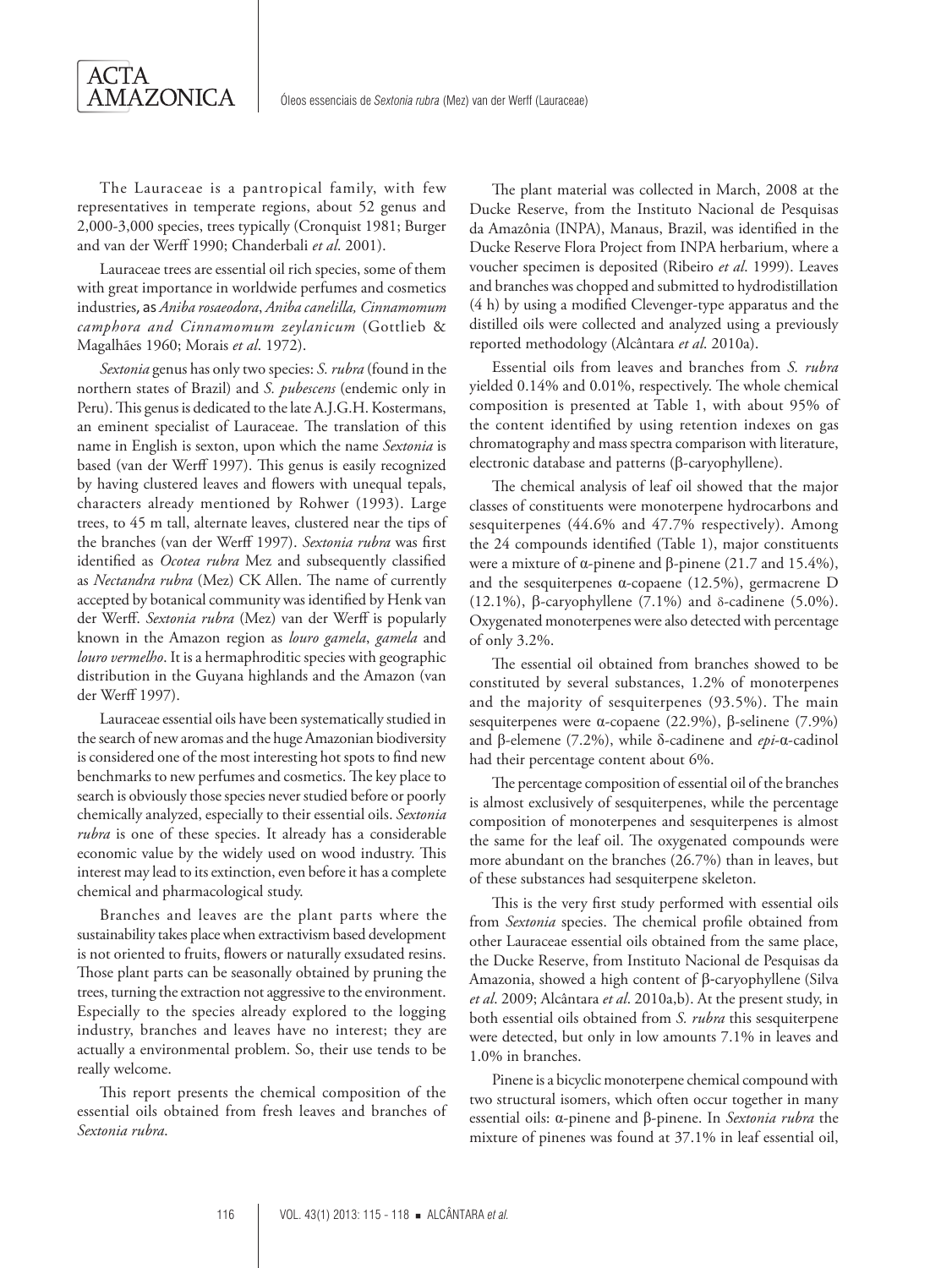| Composition                       | RI   | Leaves | <b>Branches</b> |
|-----------------------------------|------|--------|-----------------|
| 1. a-pinene                       | 932  | 21.7   | 0.4             |
| 2. camphene                       | 943  | 1.4    | 0.2             |
| $3. \beta$ -pinene                | 974  | 15.4   |                 |
| 4. mircene                        | 986  | 1.5    |                 |
| 5. p-cimene                       | 1020 | 0.3    | 0.3             |
| 6. limonene                       | 1025 | 4.3    | 0.3             |
| 7. linalool                       | 1100 | 1.0    |                 |
| 8. camphor                        | 1141 | 0.5    |                 |
| 9. $\alpha$ -terpineol            | 1186 | 1.7    |                 |
| 10. $\alpha$ -copaene             | 1376 | 12.5   | 22.9            |
| 11. $\beta$ -elemene              | 1388 | -      | 7.2             |
| 12. β-caryophyllene               | 1408 | 7.1    | 1.0             |
| 13. $E$ - $\alpha$ -bergamotene   | 1434 | 1.8    | 2.7             |
| 14. $\alpha$ -humulene            | 1451 | 1.1    |                 |
| 15. $\alpha$ -amorphene           | 1476 | 2.5    | 5.6             |
| 16. germacrene D                  | 1478 | 12.1   |                 |
| 17. β-selinene                    | 1484 | ÷      | 7.9             |
| 18. bicyclogermacrene             | 1494 | 0.6    | 3.8             |
| 19. $\alpha$ -muurolene           | 1497 | 1.8    | 3.0             |
| 20. β-bisabolene                  | 1502 |        | 2.0             |
| 21. $(E,E)$ - $\alpha$ -farnesene | 1505 | 0.4    |                 |
| 22. y-cadinene                    | 1509 | 1.7    |                 |
| 23. E-calamenene                  | 1513 | 1.1    | 2.7             |
| 24. δ-cadinene                    | 1520 | 5.0    | 6.2             |
| 25. E-cadina-1,4-diene            | 1537 | ÷      | 1.8             |
| 26. viridiflorol                  | 1587 |        | 2.2             |
| 27. rosifoliol                    | 1596 | -      | 4.4             |
| 28. epi-cedrol                    | 1614 |        | 3.6             |
| 29. 10-epi-y-eudesmol             | 1622 | -      | 2.0             |
| 30. y-eudesmol                    | 1629 |        | 1.1             |
| 31. epi-α-cadinol                 | 1637 | ÷      | 6.1             |
| 32. epi-a-muurolol                | 1640 |        | 3.1             |
| 33. $\alpha$ -cadinol             | 1642 | Ĩ.     | 4.2             |
| 34. ni                            | 1681 |        | 0.9             |
| 35. ni                            | 1695 |        | 0.8             |
| 36. ni                            | 1777 | 0.6    | 1.3             |
| 37. ni                            | 1791 | 1.7    |                 |
| 38. ni                            | 1800 | 2.2    | 2.3             |
| Monoterpene hydrocarbons          |      | 44.6   | 1.2             |
| Oxygenated monoterpenes           |      | 3.2    |                 |
| Sesquiterpene hydrocarbons        |      | 47.7   | 66.8            |
| Oxygenated sesquiterpenes         |      |        | 26.7            |

**Table 1 -** Percentage composition of Sextonia rubra essential oils

 $RI =$  retention index,  $ni =$  not identified

but only 0.4% of α-pinene was detected at branch essential oil. Several biological activities were already described to pinenes, as bactericide and insecticide (Leite *et al*. 2007). *S. rubra* is a species with great interest to logging industries since it is resistant to termite-induced degradation. This activity has been recently attributed to a substance rubrynolide, but also to the ethyl acetate bark extract (Rodrigues *et al*. 2011). Based on the present study, this effect could be at least partially also assigned to the presence of these pinenes.

The authors thank to FAPEAM, CAPES and CNPq for financial support.

### **REFERENCES**

- Alcântara, J.M.; Yamaguchi, K.K.L.; Silva, J.R.A.; Veiga Junior, V.F. 2010a. Composition and biology activity of essential oils from leaves and stems of *Rhodostemonodaphne parvifolia* Madriñán (Lauraceae). *Acta Amazonica*, 40: 567-572 (in Portuguese with abstract in English).
- Alcântara, J.M.; Yamaguchi, K.K.L.; Veiga Junior, V.F.; Lima, E.S. 2010b. Essential oils composition from *Aniba* and *Licaria* species and their antioxidant and antiplatelet activities. *Quimica Nova*, 33: 141-145 (in Portuguese with abstract in English).
- Burger, W.C. & van der Werff, H. 1990. Flora costaricensis. Family 80, Lauraceae. Fieldiana. *Botany, New series*, 23: 1-129.
- Chanderbali, A.S.; van der Werff, H.; Renner, S.S. 2001. Phylogeny and historical biogeography of Lauraceae: evidence from the chloroplast and nuclear genomes. *Annals of the Missouri Botanical Garden*, 88: 104-134.
- Cronquist, A. 1981. *An Integrated System of Classification of Flowering Plants*, Columbia University Press: New York. 1262 pp.
- Gottlieb, O.R.; Magalhães, M. T. 1960. Essential oil of the bark and wood of *Aniba canelilla*. *Perfumery and essential oil record,* 51: 69-70.
- Leite, A.M.; Lima, E.O.; Souza, E.L.; Diniz, M.F.F.M.; Trajano, V.N.; Medeiros, I.A. 2007. Inhibitory effect of β-pinene, α-pinene and eugenol on the growth of potential infectious endocarditis causing Gram-positive bacteria. *Revista Brasileira de Ciências Farmacêuticas*, 43: 121-126.
- Morais, A.A.; Rezende, C.M.A.M.; Von Büllow, M.V.; Mourão, J.C.; Gottlieb, O.R.; Marx, M.C.; Rocha, A.I. da; Magalhães, M.T. 1972. Essential oils of the genus *Aniba*. *Acta Amazonica,* 2: 41-44 (in Portuguese).
- Ribeiro, J.E.L.S.; Hopkins, M.J.G.; Vicentini, A.; Sothers, C.A.; Csota, M.A.S.; Brito, J.M.; Souza, M.A.D.; Martins, L.H.P.; Lohmann, L.G.; Assunção, P.A.C.L.; Pereira, E.C.; Silva, C.F.; Mesquita, M.R.; Procopio, L.C. 1999. Flora from Ducke Reserve: Guide of identification of vascular plants of a upland forest Central Amazonia. INPA-DFID: Manaus, AM, Brasil, 816 p.
- Rodrigues, A.M.S.; Amusant, N.; Beauchêne, J.; Eparvier, V.; Leménager, N.; Baudassé, C.; Espindola, L.S.; Stien, D. 2011. The termiticidal activity of *Sextonia rubra* (Mez) van der Werff